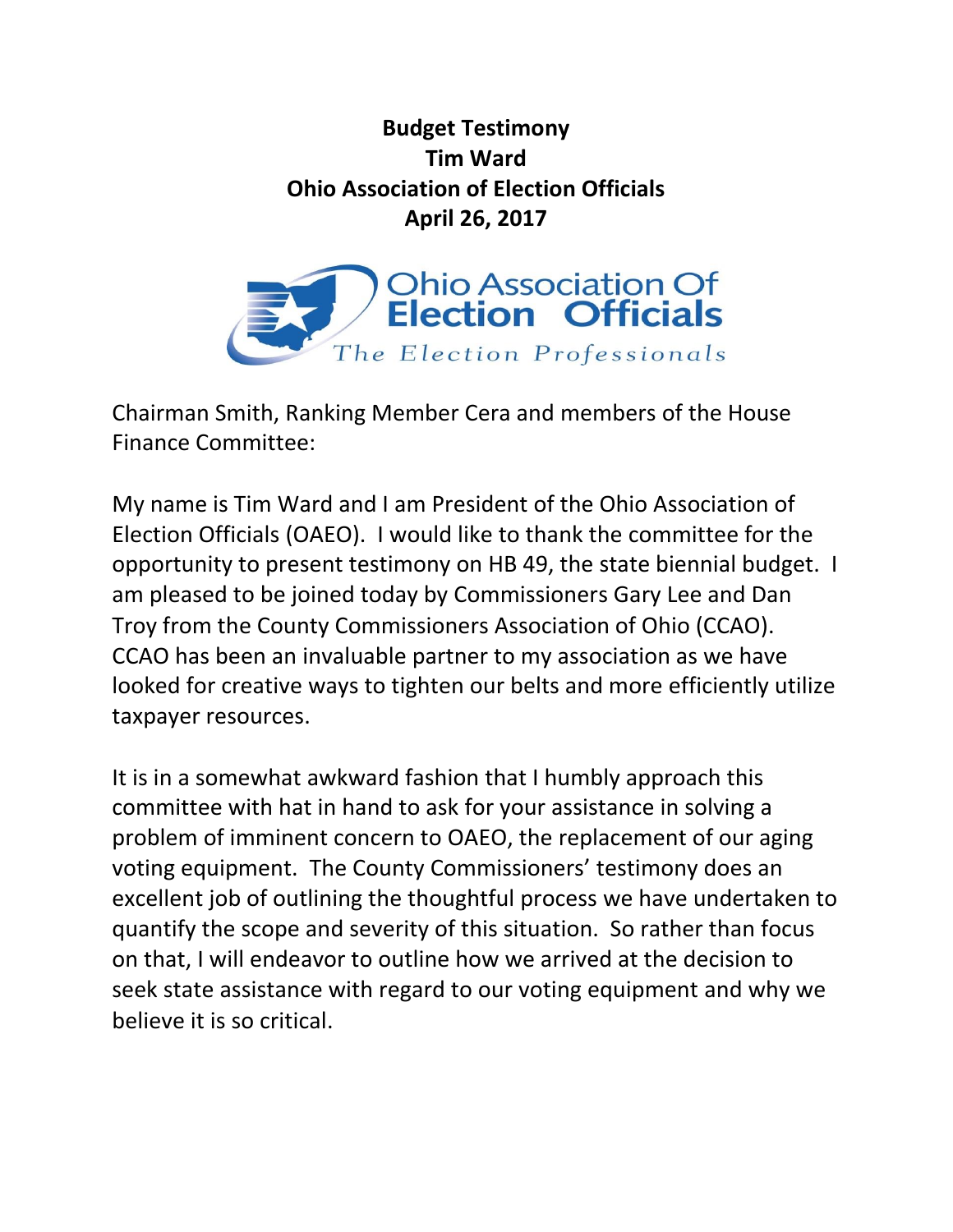In 2002, Congress passed the Help America Vote Act (HAVA). Amongst numerous other changes, HAVA required states to update their voting equipment to meet several criteria that most equipment at the time could not accommodate. With a state match in hand, Ohio drew down nearly \$115 million in federal funds and began acquiring new election equipment which was deployed in 2005 and 2006. Since then, the vast majority of Ohio counties have not updated this equipment, which incidentally was based on largely outdated technology at the time of purchase.

Imagine for a minute using the same cell phone or laptop that you did in 2005. And oh by the way, IPhone was not even available yet! Imagine trying to find parts to keep that equipment running, or even trying to find a company that supports 12-year old software to keep it updated and fresh. This is the situation we now face as election officials trying to manage and maintain the all-important machines that tabulate our votes. We have literally used paperclips and floppy disks to keep our equipment running. We scour the internet for used parts and pieces because our vendors no longer keep them in stock. We dutifully pay maintenance and repair contracts praying that the machines will go just one more election. The situation is now dire and that is why we are here.

CCAO can eloquently enumerate the challenges facing county budgets in 2017, but suffice to say money is scarce for replacing our voting systems. This is why we are humbly requesting state assistance in the efforts to modernize our voting equipment. I know the legislature is deluged with requests for money, and we do not enter into this request lightly. It is imperative for the sanctity of our elections process that we replace our voting systems prior to the 2020 election cycle. Our machines are on their last legs, and it is past the point of optional to undertake this effort. We are truly hopeful that the legislature will consider this request.